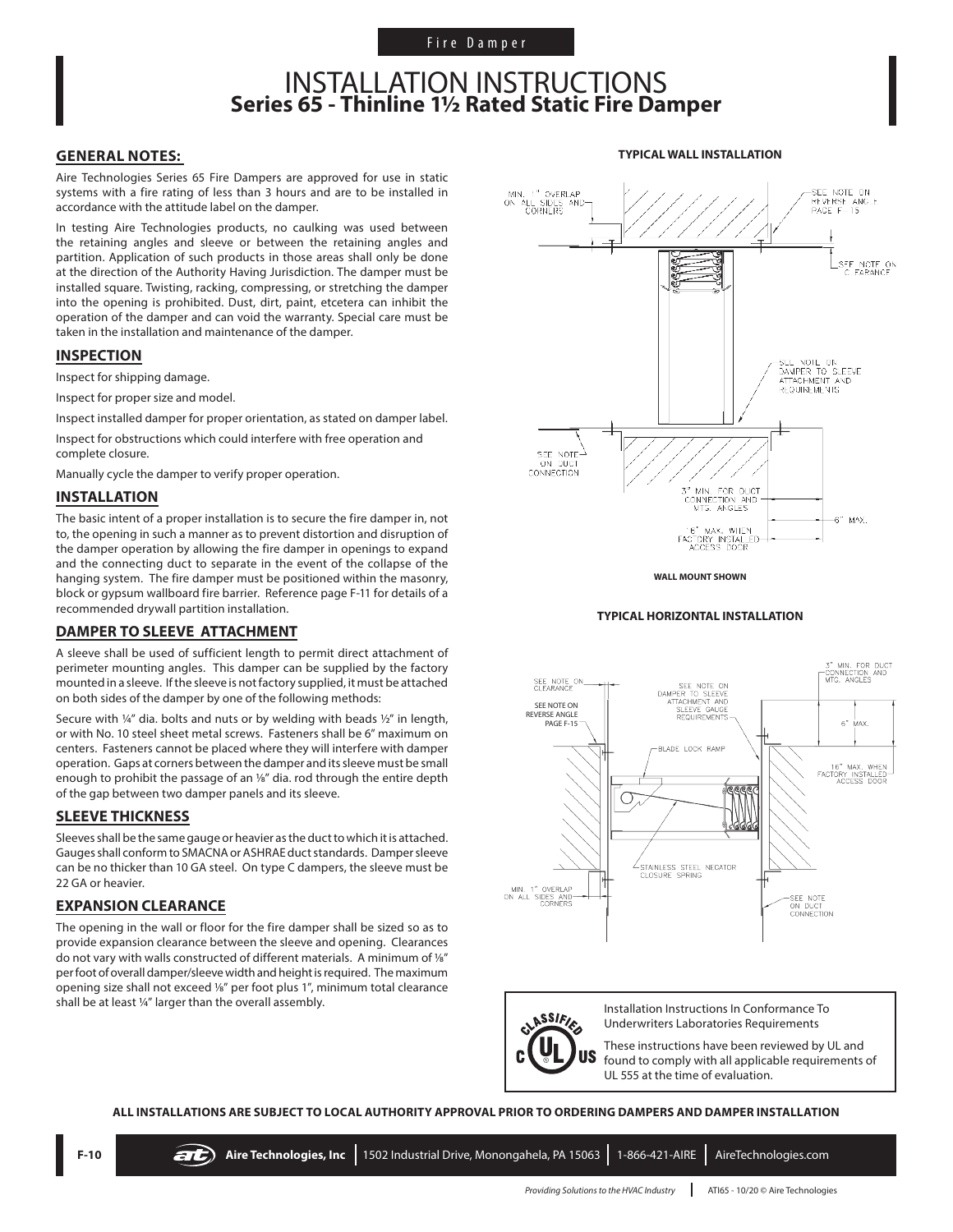### Fire Damper

## INSTALLATION INSTRUCTIONS - FRAMING **Drywall Partitions**

# **For Fire Dampers Installed Into Metal Or Wood Framed Fire Barriers With Ratings Of Less Than 3 Hours**

### **NOTES:**

- 1. These illustrated partition designs have successfully been tested in conjunction with 1½-hour classified fire dampers. For additional designs, reference Underwriters Laboratories, Inc. Fire Resistance Directory. Specific framing requirements of openings may vary with the local authority that has jurisdiction. Specific framing requirements should be provided in the architectural and structual drawings.
- 2. Reference the damper's installation instructions regarding the approved method of attaching the damper to the sleeve, attaching the retaining angles to the sleeve, required expansion clearances, sleeve gauge, etc. Type of framing does not effect the stated required expansion clearance.
- 3. Gypsum panels surrounding the opening are to be fastened to all stud and runner flanges, 12" O.C. maximum.
- 4. When wooden studs are used, filler pieces must be installed around the entire opening. Filler pieces are optional when metal studs are used (consult local codes to determine if filler pieces are required). Filler pieces are to be double screwed (or nailed to wooden studs) on 12" max. centers to the web of runners and studs.
- 5. The Office of the California State Fire Marshal and other local jurisdictions require filler pieces around both wood and metal framed openings (no filler pieces around concrete or masonry openings). These codes also require a double header for wood framed openings, consult local code authorities.
- 6. Double jamb studding shown and required when opening width or height exceeds 36". Single jamb studding acceptable for openings 36" x 36" and smaller.







CLASSIFIES

**US** 

Installation Instructions In Conformance To Underwriters Laboratories Requirements

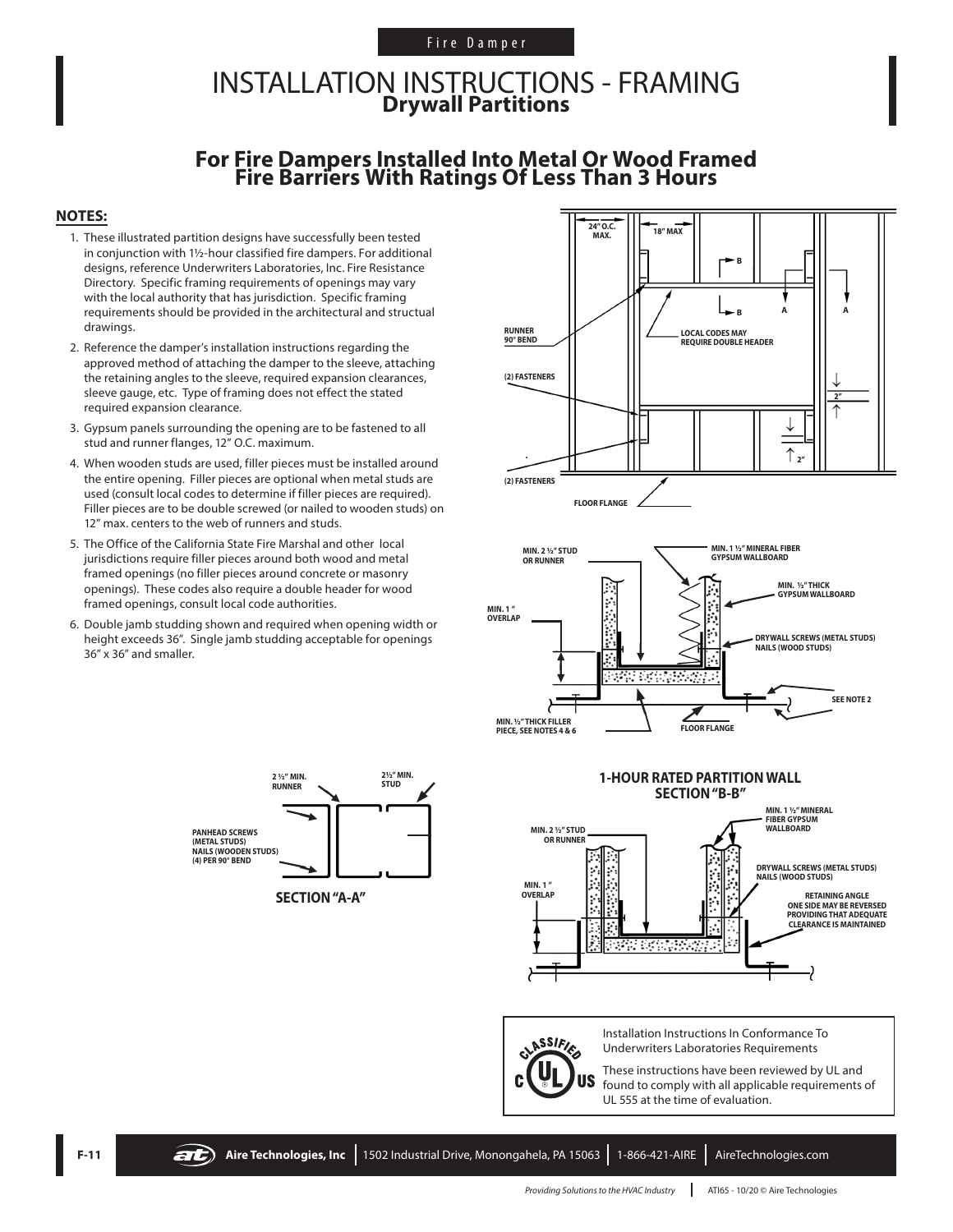Fire Damper

## INSTALLATION INSTRUCTIONS **Breakaway Connections**

### **Breakaway Style Transverse Joints**

- Transverse joints illustrated at right have always been approved as breakaway connections. SMACNA testing has also approved the following variations as breakaway connections.
- Standing "S" joints can be applied with No. 10 sheet metal screws (through joint and duct) subject to the following limitations: Maximum 2 screws in each side and in bottom joint.

Transverse joints illustrated can be applied as top and bottom joints with Drive Slip - side joints in duct heights up to 20 inches.

### **Round and Oval Duct Breakaway Connections**

Round or flat oval ducts connected to type C damper collars may use no. 10 sheetmetal screws as follows:

Ducts to 22" wide (or dia.) and smaller may use 3 screws.

Ducts larger than 22" wide (or dia.) may use 5 screws.

NOTE: All breakaway connections described may have duct sealant applied in accordance with SMACNA recommendations.

### **Manufactured Flanged System Breakaway Connections**

Flanged connection systems manufactured by Ductmate, Ward and Nexus are approved as breakaway connections when installed as illustrated.





### **Proprietary Flange SystemBreakaway Connections (TDC by Lockformer, TDF by Engle)**

TDC and TDF systems are approved as breakaway connections when installed as described in the TDC or TDF addendum to the SMACNA Duct Construction Standards except the corners may not be bolted. Standard 5" metal clip may be used with spacing as shown in diagram.



**TYPICAL TDC/TDF JOINT**



Installation Instructions In Conformance To Underwriters Laboratories Requirements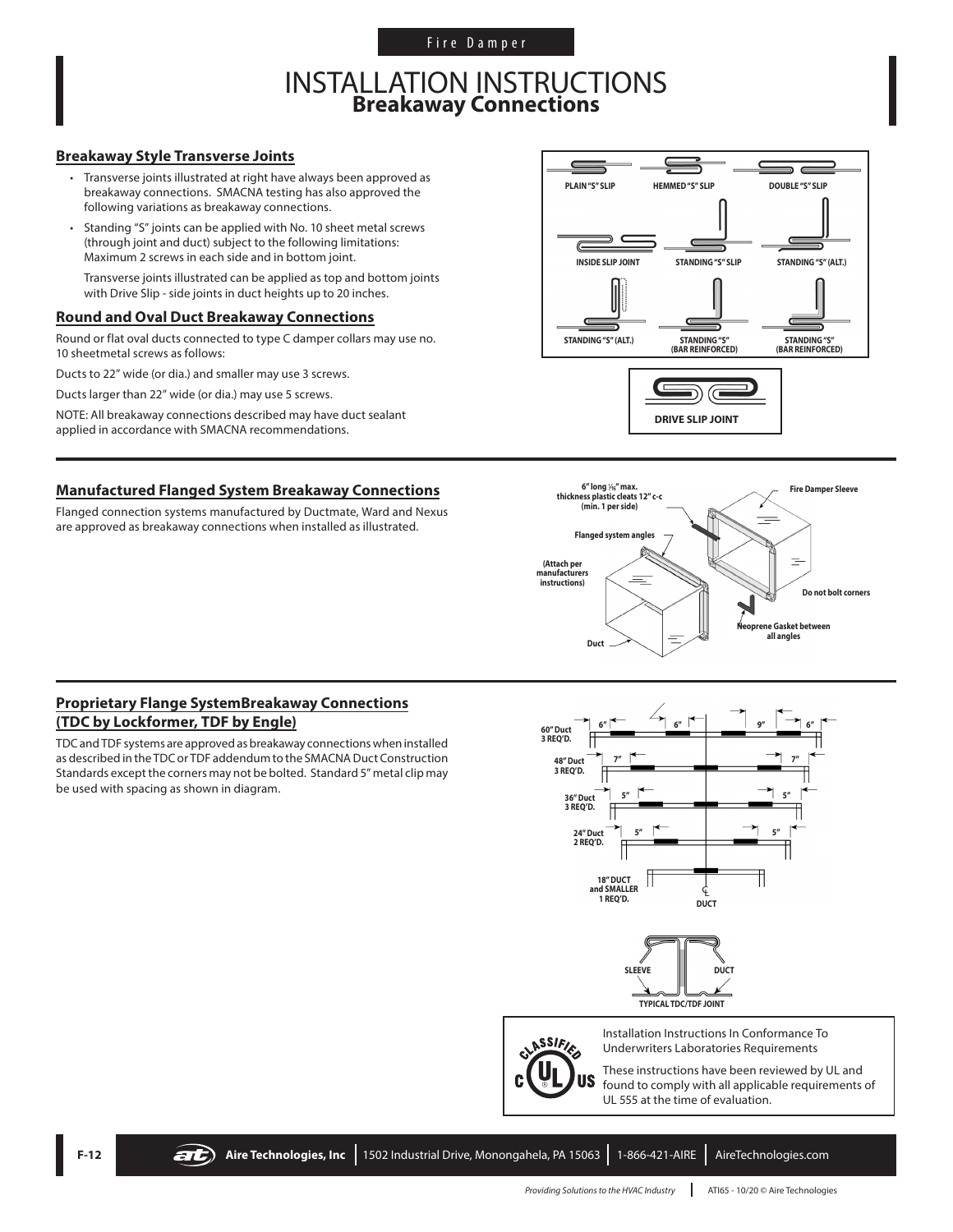## INSTALLATION INSTRUCTIONS - SLEEVES

### **ATTACHING FIRE DAMPERS TO SLEEVES**

Fire Dampers must be attached to sleeves as shown in fig. 1. All four sides of the damper frame must be attached to the sleeve with one row of attachments on each side of the blade channel. Attachments must be spaced a maximum of 6" on centers and a maximum of 1" from corners. A minimum of 4 attachments (2 on each side of the blade channel) per side (16 per damper) are required. One of the methods of attachment shown below must be used.

- ½" weld beads
- No. 10 sheet metal screws
- 1/4" bolts and nuts

### **SECURING FIRE DAMPER AND SLEEVES TO WALL AND FLOOR OPENING**

Fire damper and sleeve assemblies must be installed in wall and floor openings using retaining angles on each side of the wall or floor as described below:

- Retaining angles must be a minimum of 16 gauge steel and have a minimum of 1½" X 1½" legs.
- Retaining angles must be attached to the sleeve using the procedures and methods described on page F-14. The angles must be attached to all 4 sides of the sleeve with butt joints at each corner. A minimum of two attachments are required on each side, top and bottom. The angles need not be attached to each other at the corners.
- Retaining angles must completely cover the clearance space between the sleeve and the wall/floor opening, plus overlap the wall/floor a minimum of 1". This coverage includes all corners (fig. 2).
- Retaining angles should not be fastened to the wall/floor material. The angles should only sandwich the wall/floor and allow for damper/sleeve expansion during periods of intense heat.
- For grille installation, angle legs may be reversed and one leg inserted into the wall/floor opening providing the required clearance is maintained between angle leg fasteners and the wall/opening.

### **CONNECTING DUCTS TO FIRE DAMPER SLEEVE**

Any Duct connection other than breakaway is considered rigid. The connections shown on F-12 are considered breakaway. Factory furnished duct collars on type C fire dampers are also considered breakaway.









Installation Instructions In Conformance To Underwriters Laboratories Requirements

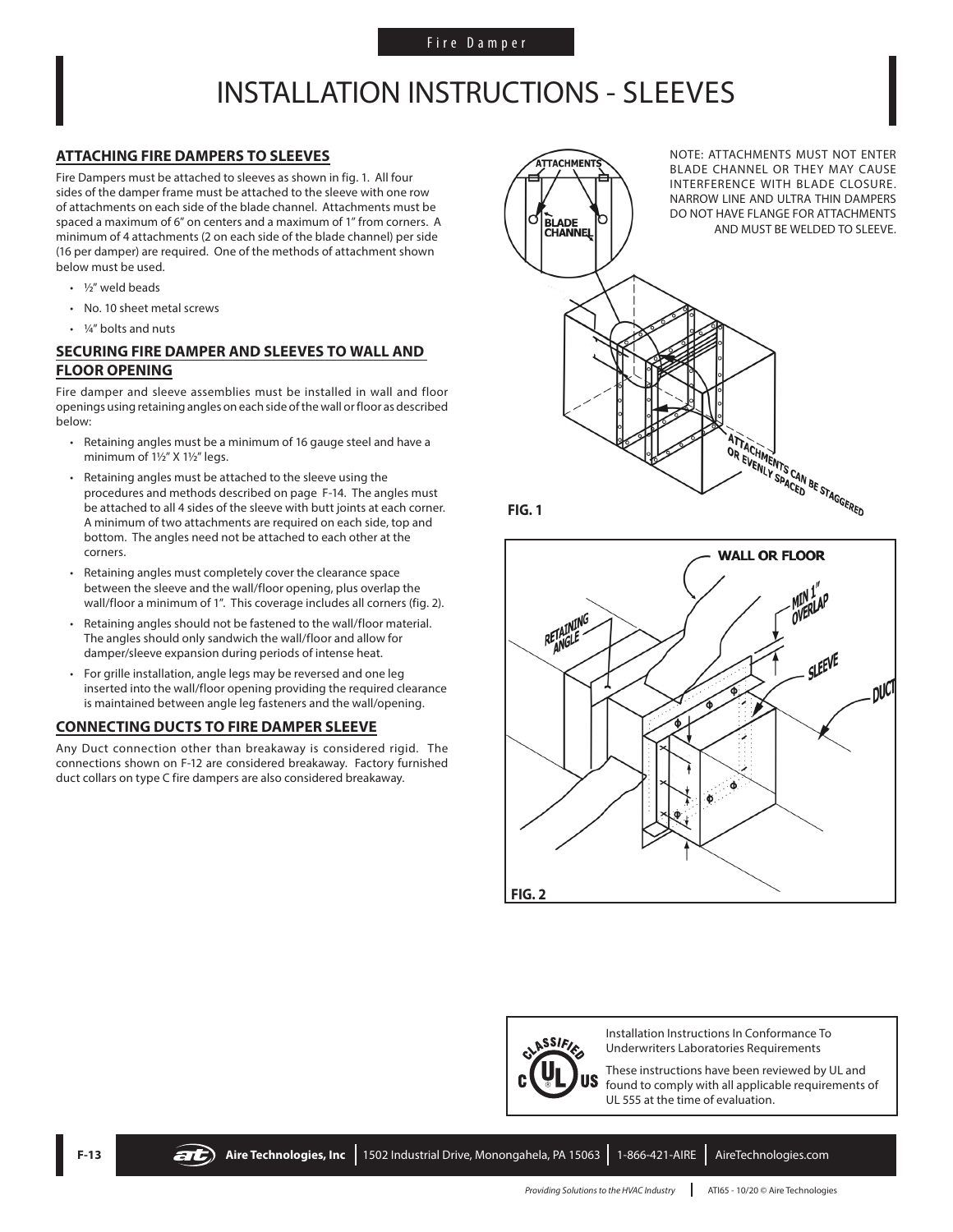## INSTALLATION INSTRUCTIONS **Retaining Angles**

### **MOUNTING ANGLES**

Secure mounting angles to the sleeve and not to the wall or floor. Mounting angles to frame the four sides of the sleeve on both faces. When reverse mounting angles are used the size of the opening must be increased to maintain the specified expansion clearance between the angle/fasteners and the opening. Angles shall be a minimum of 1½" x 1½" x 16 ga. on dampers 36" x 50" and smaller. For dampers greater than 36" x 50", angles to be a minimum of 1½" x 1½" x 14 ga. Fasten angles to the sleeve using 1/4" dia. bolts and nuts or by welding with beads ½" in length, or with No. 10 steel sheet metal screws. Fasteners or weld beads shall be 6" maximum on centers.

### **ACCESS**

Suitable access must be provided for damper inspection and servicing. Where it is not possible to achieve sufficient size access, it will be necessary to install a removable section of duct.

### **DUCT CONNECTION**

The installation of the damper and all duct connections to the damper sleeve shall conform to NFPA-90A and the SMACNA Fire, Smoke and Radiation Damper Installation Guide. All duct connections shall also conform to UL555. Connecting ducts shall not be continuous but shall terminate at the damper sleeve. Duct connections to the sleeve will be either of the breakaway or rigid types, breakaway types are listed below. The following determines if the connections are to be rigid or breakaway. For rigid type duct connections, sleeve shall be a minimum of 16 ga. on dampers not exceeding 36" wide or 24" high or 24" diameter and 14 ga. on larger units. Dampers supplied with thinner sleeves will require a breakaway connection of the following type. Plain "S" slip, double "S" slip shown below. Ductmate type-connections as shown on page F-12. All connections not listed as breakaway shall be considered as rigid. Breakaway joints of the types shown below shall have no more than two No. 10 (4.8mm) diameter sheet metal screws on each side and on the top and bottom located in the center of the slip pocket and shall penetrate both sides of the slip pocket. Breakaway joints of the type shown below are permitted on the top and bottom of horizontal ducts (vertical dampers) with flat slips not exceeding 20 inches (508 mm) in length on the sides.





**MAINTENANCE**

Dampers shall be maintained in intervals as stated in NFPA-90A, Appendix B, unless local codes require more frequent inspections. Check the fuse link, check the stainless steel closure springs where furnished, cycle damper and check for free operation and complete closure, clean with mild detergent or solvent, secure damper open with fusible link.

### **Single-Side Retaining Angle Installation Option**

**Application:** Single section dampers may be installed using single-side retaining angles in lieu of conventional 2-sided retaining angle installation up to a maximum section size of 36" x 36". Single-side retaining angles may be field fabricated or factory supplied and may be installed in metal stud, wood stud, concrete, or masonry partitions.

**Installation:** Single-sided retaining angles should be a minimum of 1-½" x 1-½" x 16 gauge steel. The retaining angles should be attached to the damper sleeve (18 gauge maximum thickness and 22 gauge minimum thickness) with  $34''$  #10 screws at 3<sup>"</sup> maximum spacing and 2" maximum from the corners. Coarse threaded standard drywall screws with a minimum length of 1-5/8" should be used to attach the retaining angle to steel or wood framed walls with a maximum screw spacing of 3". Attach retaining angle to concrete or masonry partitions with  $\frac{3}{16}$ " concrete screws with a maximum spacing of 12". Ensure that the annular space between the damper sleeve and wall opening is maintained according to UL555 requirements (1/8" per lineal foot of damper). The closed plane of the damper blades must remain within the plane of the wall. Single-side retaining angles shall be installed on the top side of a ceiling/floor for horizontal mounting.



**PLAIN "S" SLIP DOUBLE "S" SLIP INSIDE SLIP JOINT HEMMED "S" SLIP**



**STANDING "S" SLIP (ANGLE REINFORCED)**



**STANDING "S" SLIP**



Installation Instructions In Conformance To Underwriters Laboratories Requirements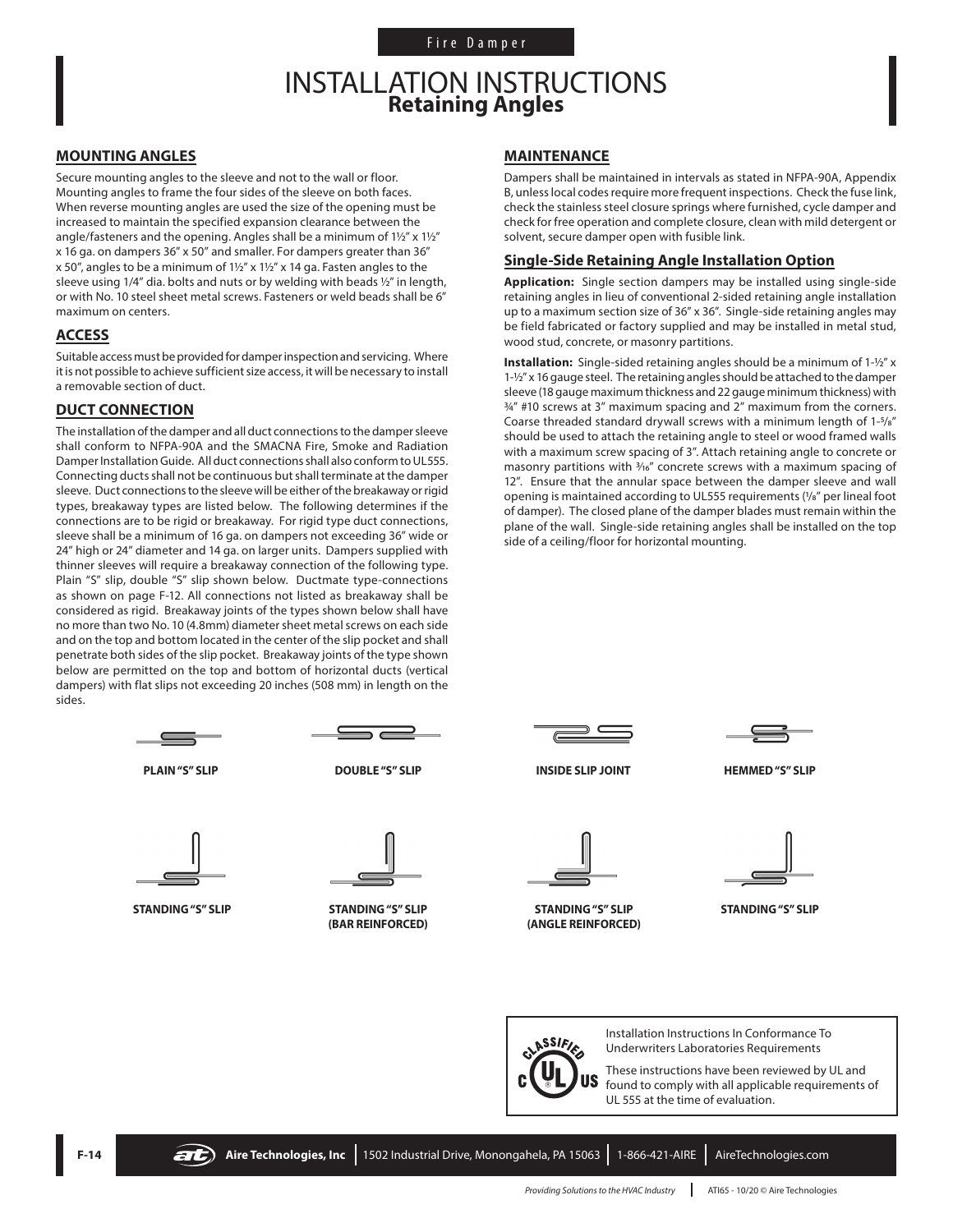### Fire Damper

## INSTALLATION INSTRUCTIONS - DAMPER **Transfer Openings**

### **TransferOpeningsAndDuctTerminals** For 1<sup>1</sup>/<sub>2</sub> Hour And 3 Hour Thinline Curtain Fire Dampers **Series 65 And Series 95**



- 1. Perimeter mounting angles are to be a minimum of 1½" X 1½" X 16 ga. on dampers 36 X 50 and smaller. For dampers greater than 36 X 50, angles to be a minimum of 1½" X 1½" X 14 ga.
- 2. Grille to flange fasteners cannot penetrate the fire wall.



- 3. Secure angles to sleeve only, so as to frame the wall opening. Fasten to the sleeve only using the same means as required for fastening the damper to the sleeve.
- 4. Grille to flange attachment by means of ¼" dia. pop rivets, #8 sheet metal screws or #8 bolts and nuts. Fasteners to be plated steel or stainless steel, minimum two fasteners per side.



Installation Instructions In Conformance To Underwriters Laboratories Requirements

These instructions have been reviewed by UL and found to comply with all applicable requirements of UL 555 at the time of evaluation.



**F-15 Aire Technologies, Inc** 1502 Industrial Drive, Monongahela, PA 15063 1-866-421-AIRE AireTechnologies.com